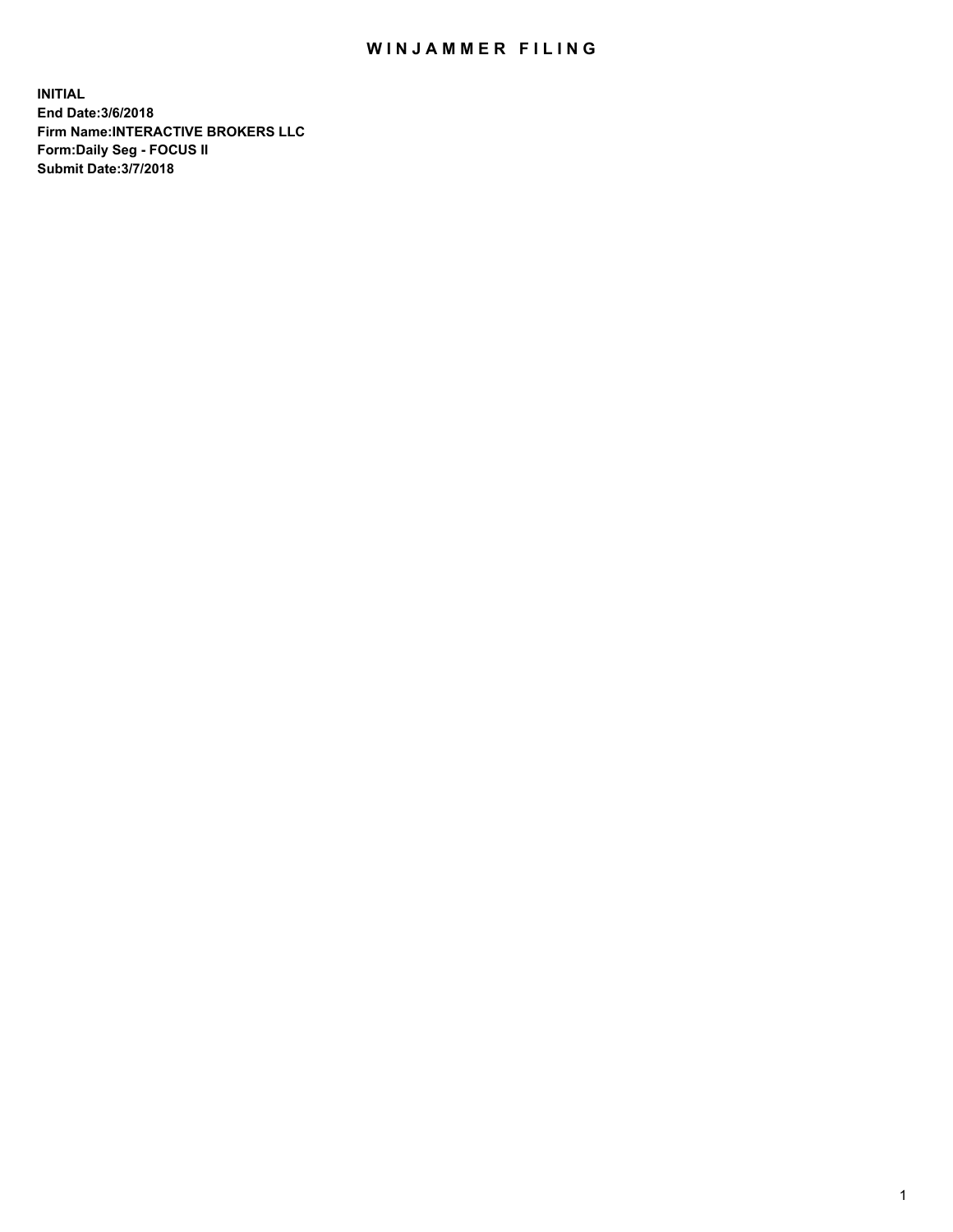## **INITIAL End Date:3/6/2018 Firm Name:INTERACTIVE BROKERS LLC Form:Daily Seg - FOCUS II Submit Date:3/7/2018 Daily Segregation - Cover Page**

| Name of Company<br><b>Contact Name</b><br><b>Contact Phone Number</b><br><b>Contact Email Address</b>                                                                                                                                                                                                                          | <b>INTERACTIVE BROKERS LLC</b><br>James Menicucci<br>203-618-8085<br>jmenicucci@interactivebrokers.c<br>om |
|--------------------------------------------------------------------------------------------------------------------------------------------------------------------------------------------------------------------------------------------------------------------------------------------------------------------------------|------------------------------------------------------------------------------------------------------------|
| FCM's Customer Segregated Funds Residual Interest Target (choose one):<br>a. Minimum dollar amount: ; or<br>b. Minimum percentage of customer segregated funds required:% ; or<br>c. Dollar amount range between: and; or<br>d. Percentage range of customer segregated funds required between:% and%.                         | $\overline{\mathbf{0}}$<br>0<br>155,000,000 245,000,000<br>0 <sub>0</sub>                                  |
| FCM's Customer Secured Amount Funds Residual Interest Target (choose one):<br>a. Minimum dollar amount: ; or<br>b. Minimum percentage of customer secured funds required:%; or<br>c. Dollar amount range between: and; or<br>d. Percentage range of customer secured funds required between: % and %.                          | $\overline{\mathbf{0}}$<br>0<br>80,000,000 120,000,000<br>0 <sub>0</sub>                                   |
| FCM's Cleared Swaps Customer Collateral Residual Interest Target (choose one):<br>a. Minimum dollar amount: ; or<br>b. Minimum percentage of cleared swaps customer collateral required:% ; or<br>c. Dollar amount range between: and; or<br>d. Percentage range of cleared swaps customer collateral required between:% and%. | $\overline{\mathbf{0}}$<br>$\overline{\mathbf{0}}$<br>0 <sub>0</sub><br>0 <sub>0</sub>                     |

Attach supporting documents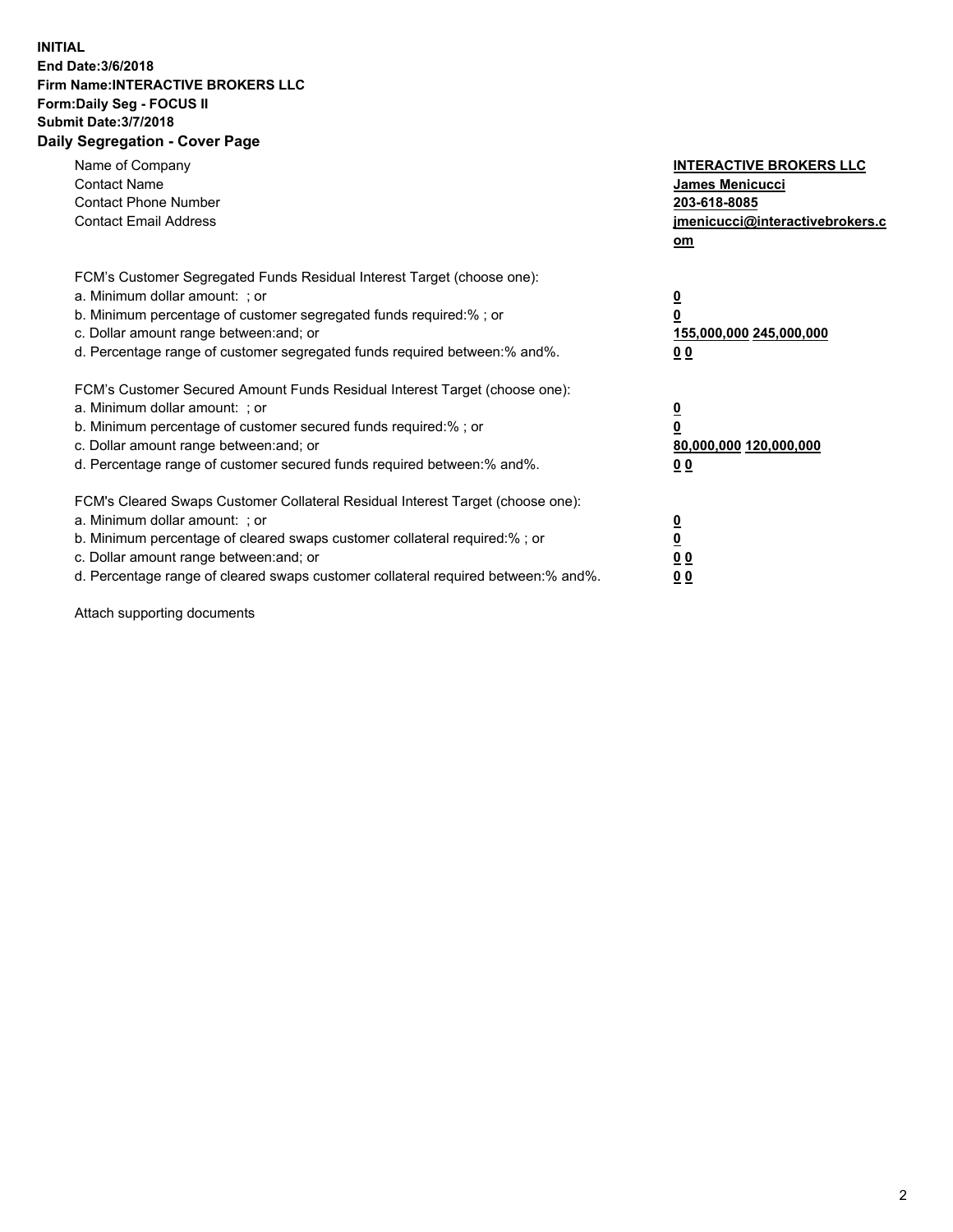## **INITIAL End Date:3/6/2018 Firm Name:INTERACTIVE BROKERS LLC Form:Daily Seg - FOCUS II Submit Date:3/7/2018 Daily Segregation - Secured Amounts**

|     | Foreign Futures and Foreign Options Secured Amounts                                         |                                   |
|-----|---------------------------------------------------------------------------------------------|-----------------------------------|
|     | Amount required to be set aside pursuant to law, rule or regulation of a foreign            | $0$ [7305]                        |
|     | government or a rule of a self-regulatory organization authorized thereunder                |                                   |
| 1.  | Net ledger balance - Foreign Futures and Foreign Option Trading - All Customers             |                                   |
|     | A. Cash                                                                                     | 484, 186, 518 [7315]              |
|     | B. Securities (at market)                                                                   | $0$ [7317]                        |
| 2.  | Net unrealized profit (loss) in open futures contracts traded on a foreign board of trade   | -2,833,624 [7325]                 |
| 3.  | Exchange traded options                                                                     |                                   |
|     | a. Market value of open option contracts purchased on a foreign board of trade              | 330,439 [7335]                    |
|     | b. Market value of open contracts granted (sold) on a foreign board of trade                | -56,118 <sub>[7337]</sub>         |
| 4.  | Net equity (deficit) (add lines 1.2. and 3.)                                                | 481,627,215 [7345]                |
| 5.  | Account liquidating to a deficit and account with a debit balances - gross amount           |                                   |
|     |                                                                                             | 2,863 [7351]                      |
|     | Less: amount offset by customer owned securities                                            | 0 [7352] 2,863 [7354]             |
| 6.  | Amount required to be set aside as the secured amount - Net Liquidating Equity              | 481,630,078 [7355]                |
|     | Method (add lines 4 and 5)                                                                  |                                   |
| 7.  | Greater of amount required to be set aside pursuant to foreign jurisdiction (above) or line | 481,630,078 [7360]                |
|     | 6.                                                                                          |                                   |
|     | FUNDS DEPOSITED IN SEPARATE REGULATION 30.7 ACCOUNTS                                        |                                   |
| 1.  | Cash in banks                                                                               |                                   |
|     | A. Banks located in the United States                                                       | 112,058,792 [7500]                |
|     | B. Other banks qualified under Regulation 30.7                                              | 0 [7520] 112,058,792 [7530]       |
| 2.  | Securities                                                                                  |                                   |
|     | A. In safekeeping with banks located in the United States                                   | 363,121,620 [7540]                |
|     | B. In safekeeping with other banks qualified under Regulation 30.7                          | 0 [7560] 363,121,620 [7570]       |
| 3.  | Equities with registered futures commission merchants                                       |                                   |
|     | A. Cash                                                                                     | $0$ [7580]                        |
|     | <b>B.</b> Securities                                                                        | $0$ [7590]                        |
|     | C. Unrealized gain (loss) on open futures contracts                                         | $0$ [7600]                        |
|     | D. Value of long option contracts                                                           | $0$ [7610]                        |
|     | E. Value of short option contracts                                                          | 0 [7615] 0 [7620]                 |
| 4.  | Amounts held by clearing organizations of foreign boards of trade                           |                                   |
|     | A. Cash                                                                                     | $0$ [7640]                        |
|     | <b>B.</b> Securities                                                                        | $0$ [7650]                        |
|     | C. Amount due to (from) clearing organization - daily variation                             | $0$ [7660]                        |
|     | D. Value of long option contracts                                                           | $0$ [7670]                        |
|     | E. Value of short option contracts                                                          | 0 [7675] 0 [7680]                 |
| 5.  | Amounts held by members of foreign boards of trade                                          |                                   |
|     | A. Cash                                                                                     | 137,948,124 [7700]                |
|     | <b>B.</b> Securities                                                                        | $0$ [7710]                        |
|     | C. Unrealized gain (loss) on open futures contracts                                         | 10,042,060 [7720]                 |
|     | D. Value of long option contracts                                                           | 330,439 [7730]                    |
|     | E. Value of short option contracts                                                          | -56,118 [7735] 148,264,505 [7740] |
| 6.  | Amounts with other depositories designated by a foreign board of trade                      | $0$ [7760]                        |
| 7.  | Segregated funds on hand                                                                    | $0$ [7765]                        |
| 8.  |                                                                                             |                                   |
|     | Total funds in separate section 30.7 accounts                                               | 623,444,917 [7770]                |
| 9.  | Excess (deficiency) Set Aside for Secured Amount (subtract line 7 Secured Statement         | 141,814,839 [7380]                |
|     | Page 1 from Line 8)                                                                         |                                   |
| 10. | Management Target Amount for Excess funds in separate section 30.7 accounts                 | 80,000,000 [7780]                 |
| 11. | Excess (deficiency) funds in separate 30.7 accounts over (under) Management Target          | 61,814,839 [7785]                 |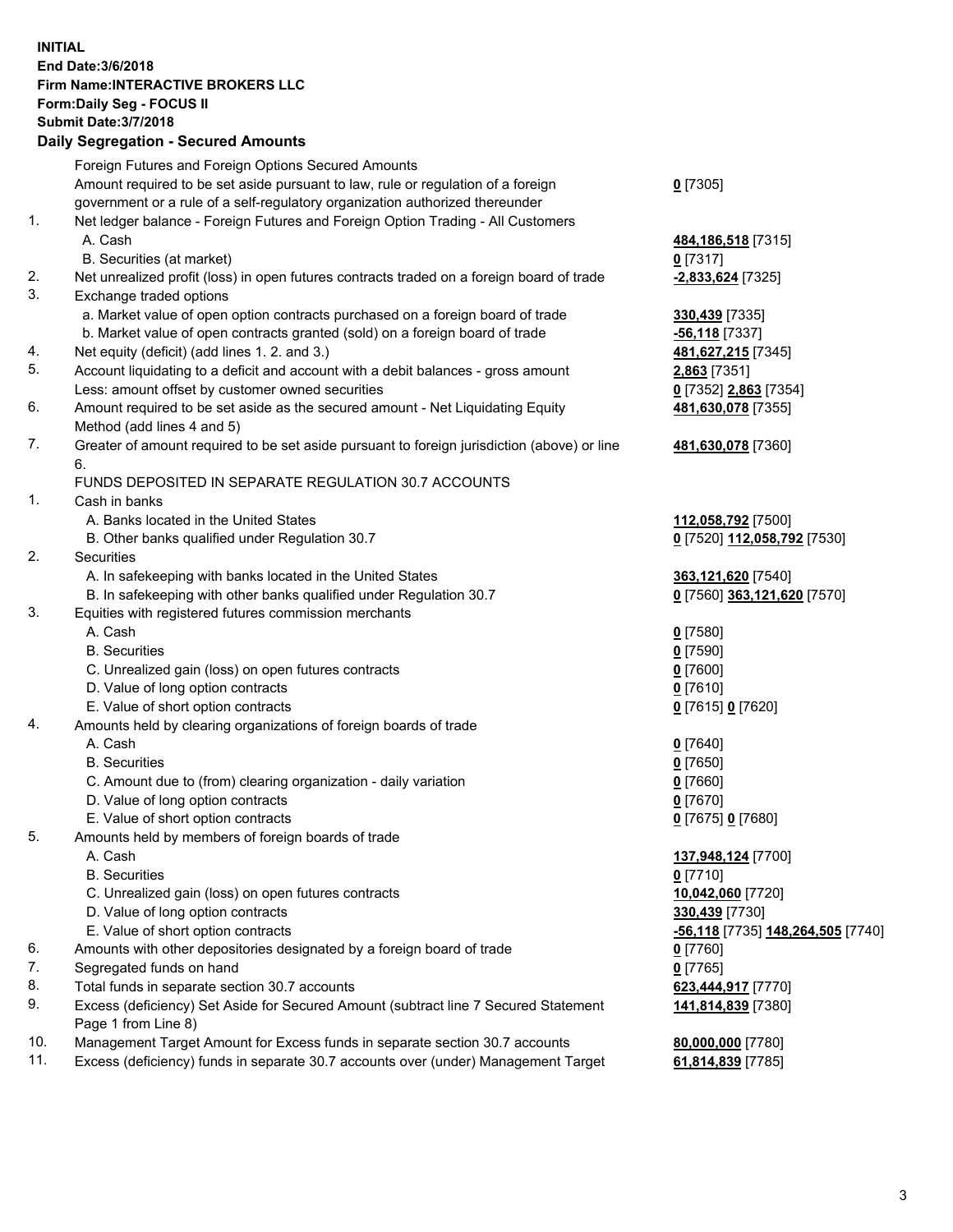**INITIAL End Date:3/6/2018 Firm Name:INTERACTIVE BROKERS LLC Form:Daily Seg - FOCUS II Submit Date:3/7/2018 Daily Segregation - Segregation Statement** SEGREGATION REQUIREMENTS(Section 4d(2) of the CEAct) 1. Net ledger balance A. Cash **4,386,110,691** [7010] B. Securities (at market) **0** [7020] 2. Net unrealized profit (loss) in open futures contracts traded on a contract market **47,382,851** [7030] 3. Exchange traded options A. Add market value of open option contracts purchased on a contract market **234,462,510** [7032] B. Deduct market value of open option contracts granted (sold) on a contract market **-227,959,866** [7033] 4. Net equity (deficit) (add lines 1, 2 and 3) **4,439,996,186** [7040] 5. Accounts liquidating to a deficit and accounts with debit balances - gross amount **353,561** [7045] Less: amount offset by customer securities **0** [7047] **353,561** [7050] 6. Amount required to be segregated (add lines 4 and 5) **4,440,349,747** [7060] FUNDS IN SEGREGATED ACCOUNTS 7. Deposited in segregated funds bank accounts A. Cash **945,576,044** [7070] B. Securities representing investments of customers' funds (at market) **2,522,679,470** [7080] C. Securities held for particular customers or option customers in lieu of cash (at market) **0** [7090] 8. Margins on deposit with derivatives clearing organizations of contract markets A. Cash **17,616,774** [7100] B. Securities representing investments of customers' funds (at market) **1,216,209,325** [7110] C. Securities held for particular customers or option customers in lieu of cash (at market) **0** [7120] 9. Net settlement from (to) derivatives clearing organizations of contract markets **-5,110,768** [7130] 10. Exchange traded options A. Value of open long option contracts **234,392,764** [7132] B. Value of open short option contracts **-227,900,413** [7133] 11. Net equities with other FCMs A. Net liquidating equity **0** [7140] B. Securities representing investments of customers' funds (at market) **0** [7160] C. Securities held for particular customers or option customers in lieu of cash (at market) **0** [7170] 12. Segregated funds on hand **0** [7150] 13. Total amount in segregation (add lines 7 through 12) **4,703,463,196** [7180] 14. Excess (deficiency) funds in segregation (subtract line 6 from line 13) **263,113,449** [7190] 15. Management Target Amount for Excess funds in segregation **155,000,000** [7194] 16. Excess (deficiency) funds in segregation over (under) Management Target Amount **108,113,449** [7198]

Excess